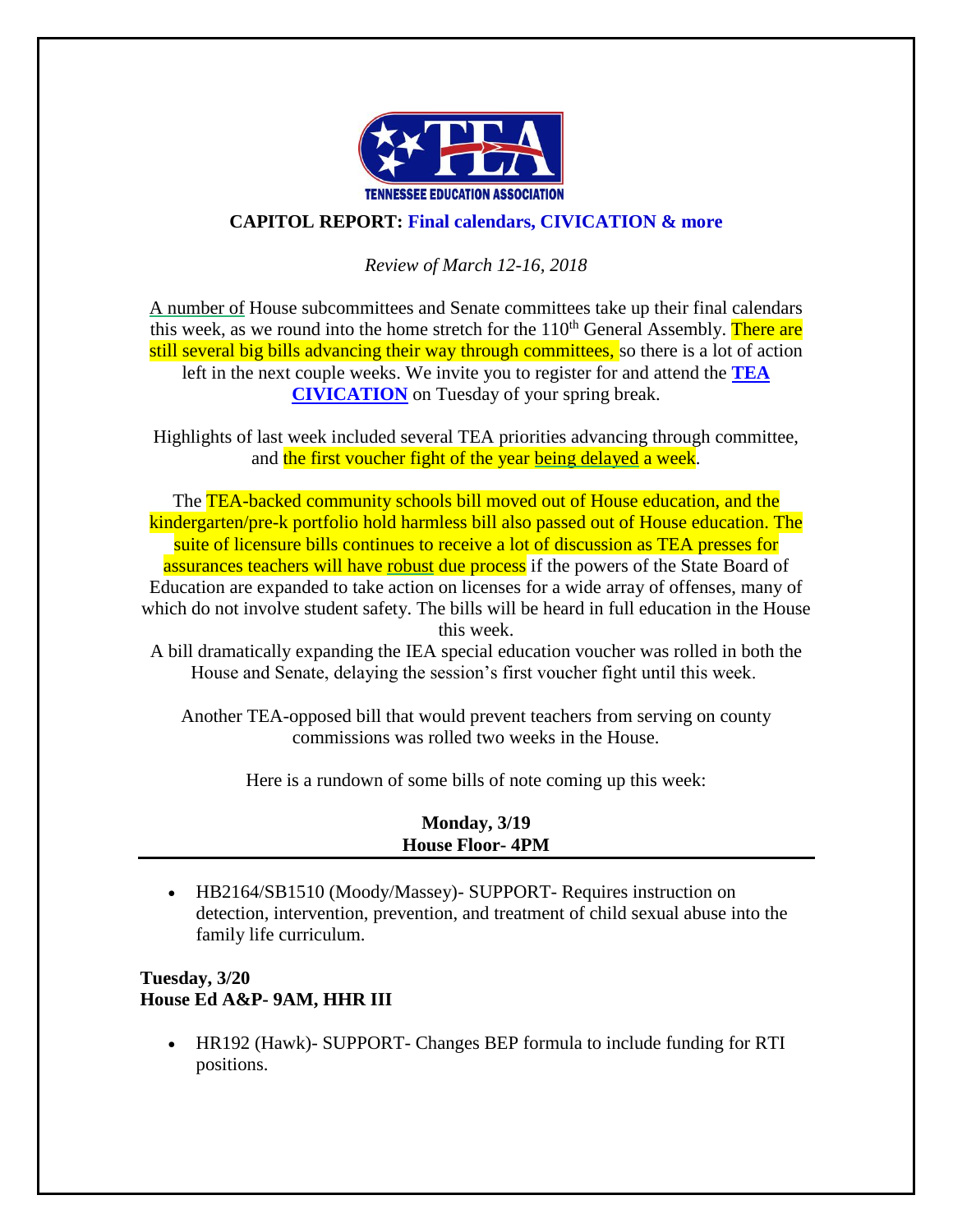- HB75/SB578 (Kane/Gresham)- SUPPORT- Affirms due process for educators who receive licensure action from the state board. Provides expedited appeals to chancery court.
- HB2009/HB2011 (Goins/Gresham)- AMEND- Creates cause of action against a director of schools for failure to report certain criminal convictions of teachers. Also grants new powers to the state board of education (SBE) to issue reprimands, suspend or revoke teaching licenses, including for violations of the teacher code of ethics.
- HB2165/SB2013 (Goins/ Gresham)- AMEND- Expands the teacher code of ethics to include numerous new provisions. Concerning new provisions include language around professionalism, administering state tests, and mandatory reporting suspected any violations by other teachers.

### **Senate State and Local Government- 10:30AM SHR I**

• SB2153/HB2158 (Bell/Keisling)- OPPOSE- Disqualifies all county employees, including teachers, from serving on county commissions.

## **House Ed I&P- Noon, HHR I**

- HB1888/SB2158 (Lollar/Bell)- SUPPORT- Authorizes the comptroller to audit charter management organizations.
- HB1778/SB1896 (Kane/Gresham)- Alters Course Access Program Act, makes state board the authorizing agent instead of the LEA, among other things.

# **House Civil Justice- 3PM, HHR III**

- HB2208/SB2563 (Byrd/Hensley)- OPPOSE- Permits selected school employees to be armed, provided they meet certain qualifications and agree to carry weapons.
- HB2129/SB2059 (Van Huss/Green)- SUPPORT- Provides for additional SROs at schools and school functions.

# **House Ed A&P Sub- 3PM, HHR V**

- HB1282/SB1068 (Love/Yarbro)- SUPPORT- Requires a report on efforts to attract and retain minority educators to the profession.
- HB2003/SB2587 (Terry/Hensley) SUPPORT- Allows teachers receiving high eval scores to avoid negative consequences for evaluations for future years. Meant to protect teachers who change content areas/grade levels or move to challenging schools
- HB2289/SB2125 (Carter/Gardenhire)- DEFERRED- Changes definition of teacher, even for purposes of funding, to mean anyone spending at least 75% working directly with students.
- HB2474/SB2610 (Moody/Gresham)- OPPOSE- Expands IEA special ed voucher to all students with an IEP.